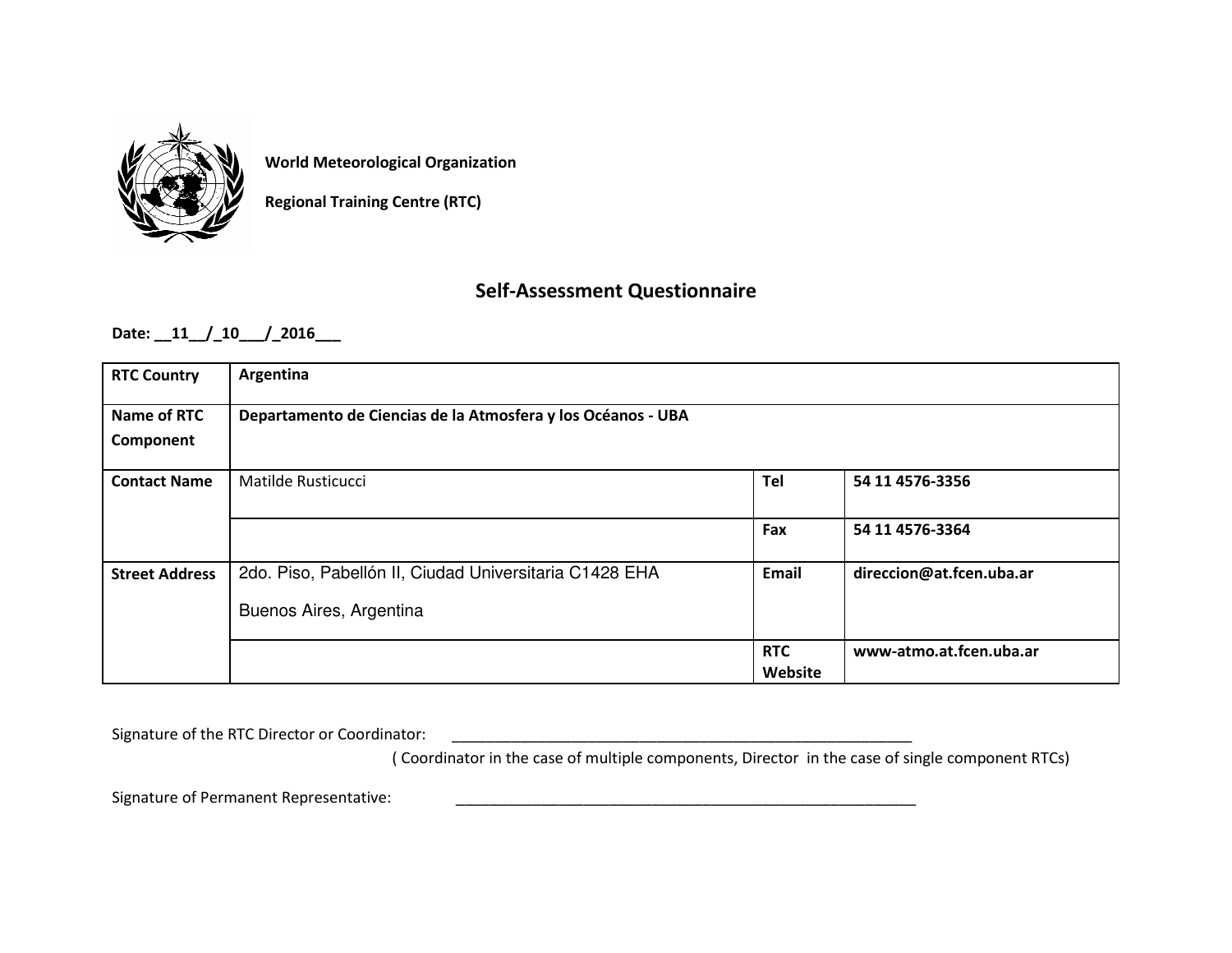**The following criteria are required to be met by each RTC component, or in collaboration with other RTC components, as referenced in EC-66, Resolution 15. Indicate in the space provided whether the RTC Meets, Partially meets, or Does not meet the criteria. Also provide key evidence in the form of descriptions and documentation as suggested. Some suggestions for possible evidence are given for each criterion, but you are free to provide whatever evidence you think is most appropriate. Be specific when describing examples. Attach the most significant evidence to this self-assessment, preferably in e-document format, but retain the full evidence for the Review Team. If evidence can be used for more than one criterion, simply reference it in the second usage. (For example, "See 1.x…")**

| 1. Identifying learning needs                                    |              |                  |                 |                 |  |
|------------------------------------------------------------------|--------------|------------------|-----------------|-----------------|--|
|                                                                  | <b>Meets</b> | <b>Partially</b> | <b>Does Not</b> | <b>Comments</b> |  |
|                                                                  |              | <b>Meets</b>     | Meet            |                 |  |
| 1.1 The RTC component has processes in place to gain information |              |                  |                 |                 |  |
| about the education and training needs of the Region.            |              |                  |                 |                 |  |

Provide evidence of how you meet the criterion. If the criterion is only **partially met** or **not met**, describe what the gap that exists and what action is planned to meet it. Include attachments if necessary.

Within the Faculty of Exact and Natural Sciences of the University of Buenos Aires the *Department of Atmospheric and Oceanic Sciences*(Departamento de Ciencias de la Atmósfera y los Océanos, DCAO) is responsible for five educational programmes:

- 1. Licentiate in Atmospheric Sciences
- 2. Licentiate in Oceanography
- 3. Bachelor in Atmospheric Sciences (with 4 specializations)
- 4. PhD in Atmospheric Sciences
- 5. PhD in Oceanography

Each year all five programmes are open to argentine and foreign students. The curriculum and the specific courses syllabus are available in our web page http://www.at.fcen.uba.ar/planes.php

 The WMO Basic Instruction Packages for Meteorologist (BIP-M) is covered by programme 1 although its training *exceeds* in depth and duration the basic OMM requirements for this level, since it takes students about 6 years to graduate (including the Licentiate Thesis). Programme 3 is in-between the BIP-M level and the BIP-MT level, and it takes 3 years and a half to be completed. The design of the current curricula allows graduated Bs in Atmospheric Sciences to continue their studies and obtain a Licentiate degree, since some subjects are common to both programmes and others are recognized equivalent by the Licentiate programme.

Both programmes have been active since 1989 which has provided enough time and experience to detect learning need to be addressed. The main points identified are: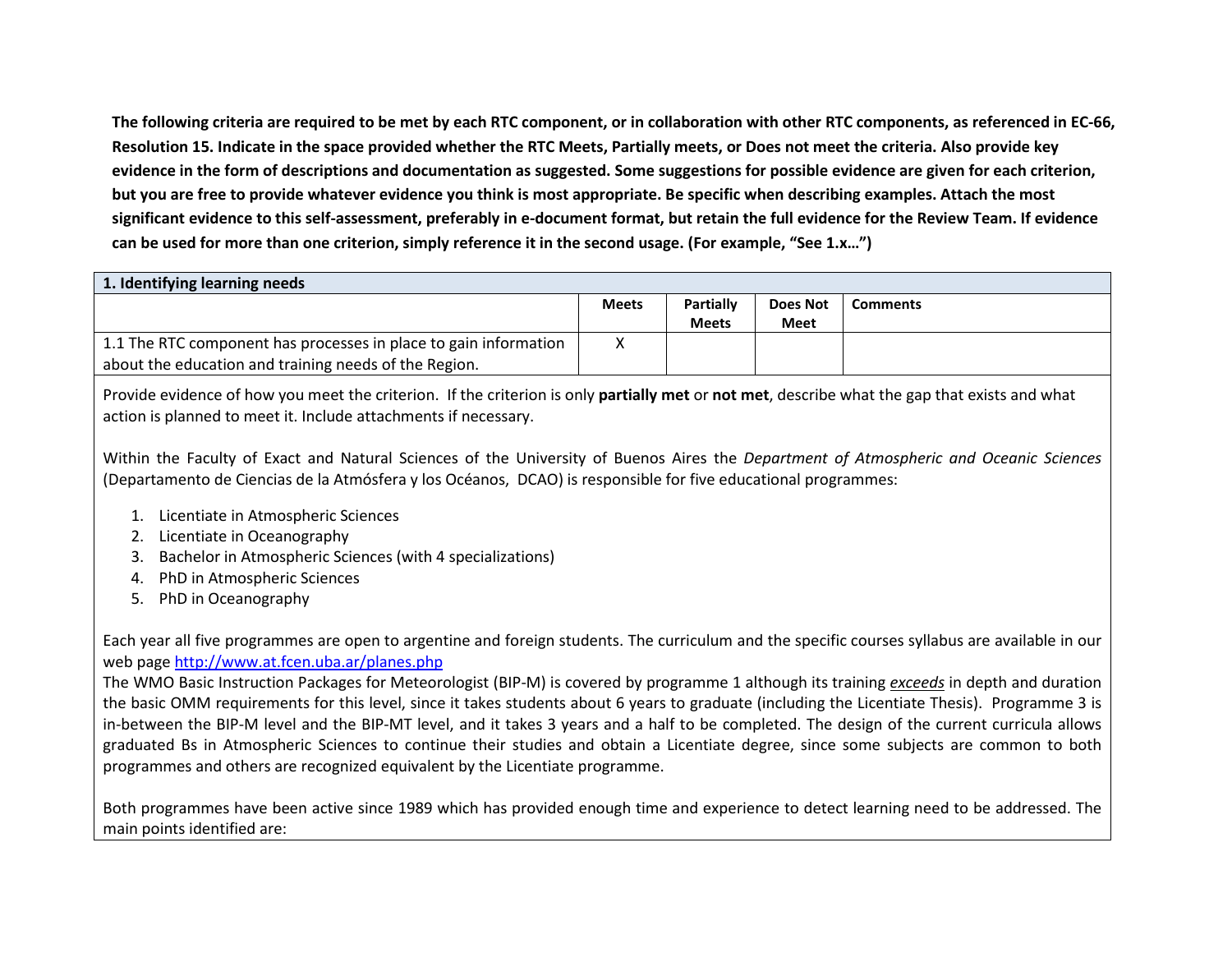- i. The extension of the Bachelor programme is too long and graduates are overqualified to carry out technical activities necessary at the NWS
- ii. The completion of the Licentiate programme requires a student many years and contents in the curricula should be reorganized to avoid repetition

These learning needs were identified by the DCAO Curricula Committee after carrying out different activities including analysis of BIP-M WMO guidelines, Atmospheric Science curricula at other Universities, surveys among meteorologists and technicians. These activities are documented in our "Memoria 2009" and survey results were made available for all the DCAO community (http://www.atmo.at.fcen.uba.ar/encu/encuestas.htm).

Compared with other Universities in the region, graduate programmes of the University of Buenos Aires have no tuition fees. This applies to both, argentine and foreign students. *We consider that this policy is crucial to aid in the training and education of students from every country of the region.* However, in spite of this great benefit, the number of students inscribed each year in each of the programmes mentioned above is quite low and the number of graduates per year is lower still, not enough to cover in particular the technical posts in the NWS. This identifies a third learning need

iii. Increase the visibility of the Atmospheric and Ocean Sciences

The number of yearly inscriptions and graduates in each of the programmes are documented in each yearly DCAO "Memoria". A summary is presented in Annex A

The DCAO is also involved in interdisciplinary graduate and postgraduate programmes:

- п Licentiate in Paleontology (coordinated by the Dept. of Geology)
- W Licentiate in Biology (coordinated by the Dept. of Biology)
- W Master in Environmental Sciences (co-sponsored by our dept. and several Faculty departments)
- $\blacksquare$ Master in Agrometeorology (co-sponsored by our department and the Faculty of Agronomy)

This last programme started in 1989, as the first Master co-sponsored by two UBA Faculties, and after 6 years, in 1995, it was discontinued. In 2011 a number of meteorologists from DCAO and researchers from the Faculty of Agronomy reorganized the programme. The new version started in 2013 and is open to argentine and foreign students. Courses are also open to be taken individually. Up to the moment two Latin American students are finishing their Master thesis and there are 9 foreign spanish speaking candidates for 2017. However, monetary issues are a constant dilemma since UBA Masters are paid programmes where the incomes are mainly used to cover staff costs.

# **Possible Evidence:**

- **Planning documents indicating how learning needs were determined**
- $\bullet$ **Regional needs assessment reports, including data collection methods used**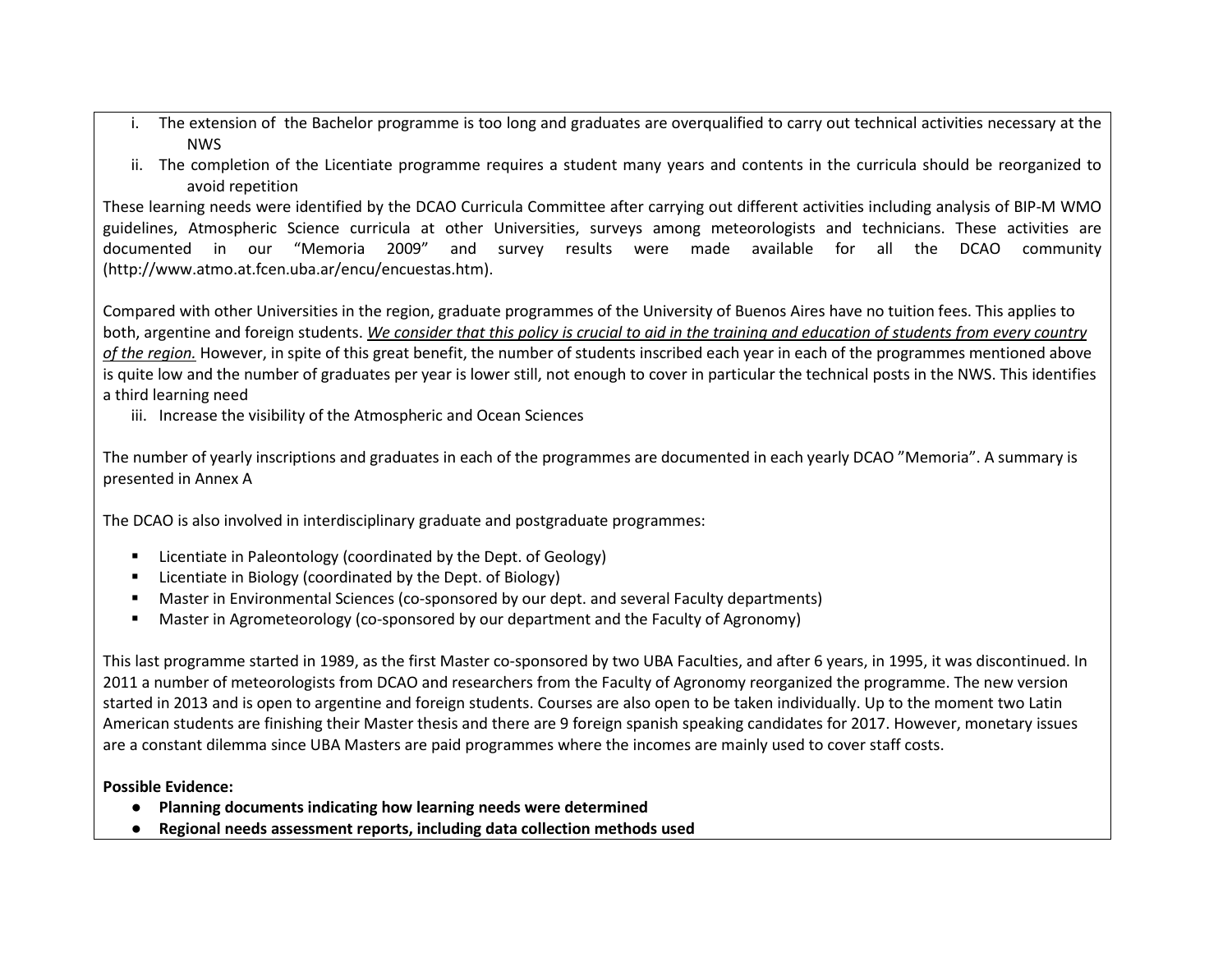- ●**Description of learning needs assessment procedures utilized by the RTC**
- ●**Requests to RA President or RA Management Group ETR Focal Point regarding regional learning needs**
- **Evaluation sheets from previous international students that indicate learning needs**

| 2. Designing the learning service                                     |              |              |          |                 |  |
|-----------------------------------------------------------------------|--------------|--------------|----------|-----------------|--|
|                                                                       | <b>Meets</b> | Partially    | Does Not | <b>Comments</b> |  |
|                                                                       |              | <b>Meets</b> | Meet     |                 |  |
| <b>2.1</b> The RTC component selects methods of learning that respond | x            |              |          |                 |  |
| to the aims and requirements of the curriculum and learning           |              |              |          |                 |  |
| outcomes, and are appropriate for the learners.                       |              |              |          |                 |  |

Provide evidence of how you meet the criterion. . If the criterion is only **partially met** or **not met**, describe what the gap that exists and what action is planned to meet it. Include attachments if necessary.

**Possible evidence:**

- Descriptions of learning solutions or modes used (e.g., classroom courses, field work, distance learning, etc.) and how decisions are **made regarding their use**
- ●**Reports available on the implementation of new learning solutions (such as DL, new classroom approaches, etc.)**
- **Estimated costs per student for implementation of training using the various learning solutions (including staff costs)**
- **Examples of course descriptions that include specification of learning outcomes**
- **Examples of the range of learning activities used by the RTC, such as lectures, practical sessions, projects, self-paced DL, OJT, discussion groups, field trips, etc.**

Learning need *iii)* identified above, was presented by the Research Secretary of the UBA and DCAO authorities to the Ministry of Science, Technology and Innovative Production in 2009. The result was the creation of a Human Resources Training Programme which finances each year a number of scholarships. Students from other faculties and/or Public Universities in Argentina who have completed the physicsmathematics nucleus can apply to be considered as a candidate to graduate as Bachelor and presently as Licentiate in Atmospheric Sciences. This new incorporation of students brought some new demands on the availability of subjects. Traditionally, most of the subjects in either the Licentiate or Bachelor Programme are dictated once a year. However, given the urgency of technicians by the NWS, at first there were scholarships granted twice a year, meaning that a first group would start the programme in February and a second one in July. Since the students of the Human Resources Programme have a limited time to graduate many subjects were made available twice a year, increasing the demand on the staff.

In an attempt to economize time, the first course students of the Human Resources Programme take, General Meteorology, was implemented as an intensive course, the topics which are generally taught on an 8 hour weekly basis over 16 weeks were delivered in 4 weeks, with daily 8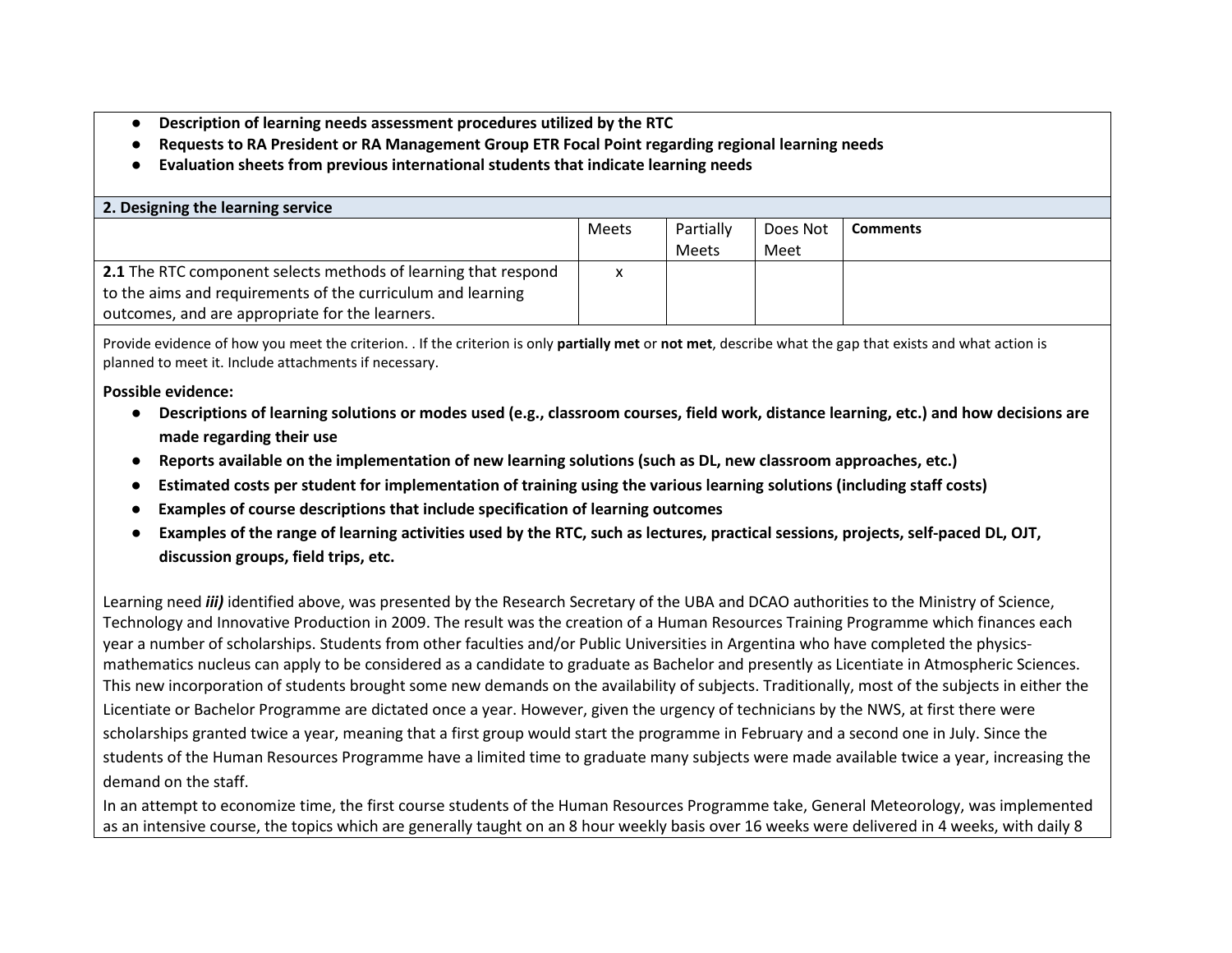hour classes 4 times a week, which did not result to be the best solution. A new solution was presented: the creation of the subject as a DL course.

| <b>2.2</b> The RTC component ensures that its courses of instruction and |  |  |  |
|--------------------------------------------------------------------------|--|--|--|
| other activities (e.g., delivering/developing e-learning, running off-   |  |  |  |
| site activities, providing advice/support) are carried out in a way      |  |  |  |
| that is consistent with the standards and guidance material issued       |  |  |  |
| by WMO. (e.g., WMO-No. 1083, WMO-No. 1114)                               |  |  |  |

Provide evidence of how you meet the criterion. If the criterion is only **partially met** or **not met**, describe what the gap that exists and what action is planned to meet it. Include attachments if necessary.

Considering learning needs i) and ii) identified , the Curricula Committee of the DCAO has been working during the past 8 years in the design of a new Licentiate programme and a Technical programme which will replace the present Bachelor programme.

After many meetings, discussions within areas (synoptic, dynamics, climatology, etc), within the different cloisters (professors, graduates, students) and at department level where different options for the new Licentiate were presented and the Curricula contents were analyzed and updated, the new programme was presented for Faculty and University approval. Suggestions and corrections were made by both institutions and the final version answering these points was presented in September 2016. In all this process the recommendations of the WMO N°258 and 1083 Guidelines were closely followed to elaborate the content of the graduate an optional courses in the new programme.

The Curricula Committee is still working on the 3-year Technical programme following a similar method and expects it will be ready to be presented for approval by the Faculty and University before the end of the year.

In 2011 the University of Buenos Aires created the UBA-TIC Programme "Potenciar la enseñanza en el nivel superior a través de las nuevas tecnologías". Our Faculty presented the project "El uso de las TIC en la educación universitaria en ciencias exactas y naturales" to this programme. DCAO was invited to participate and our proposal was to create the Distance Learning course Meteorología General. The financial support provided by the programme was used hire: a) designers to design and create the Course in the Faculty Moodle Platform and b) distance learning and didactic specialists to work with meteorologists in the elaboration and writing of the reading material and activities to be used throughout the course. The team worked over more than a year with help from many DCAO members to complete the project which was based on the contents of the face-to-face course.

**Possible evidence:**

- **Description of new course planning processes**  ●
- ●**Examples of training development project plans used by the institution (project plans for course offerings)**
- $\bullet$ **Evidence of mapping of curricula against WMO guidance, such as the BIP-M and MT (WMO 1083), or appropriate Competency**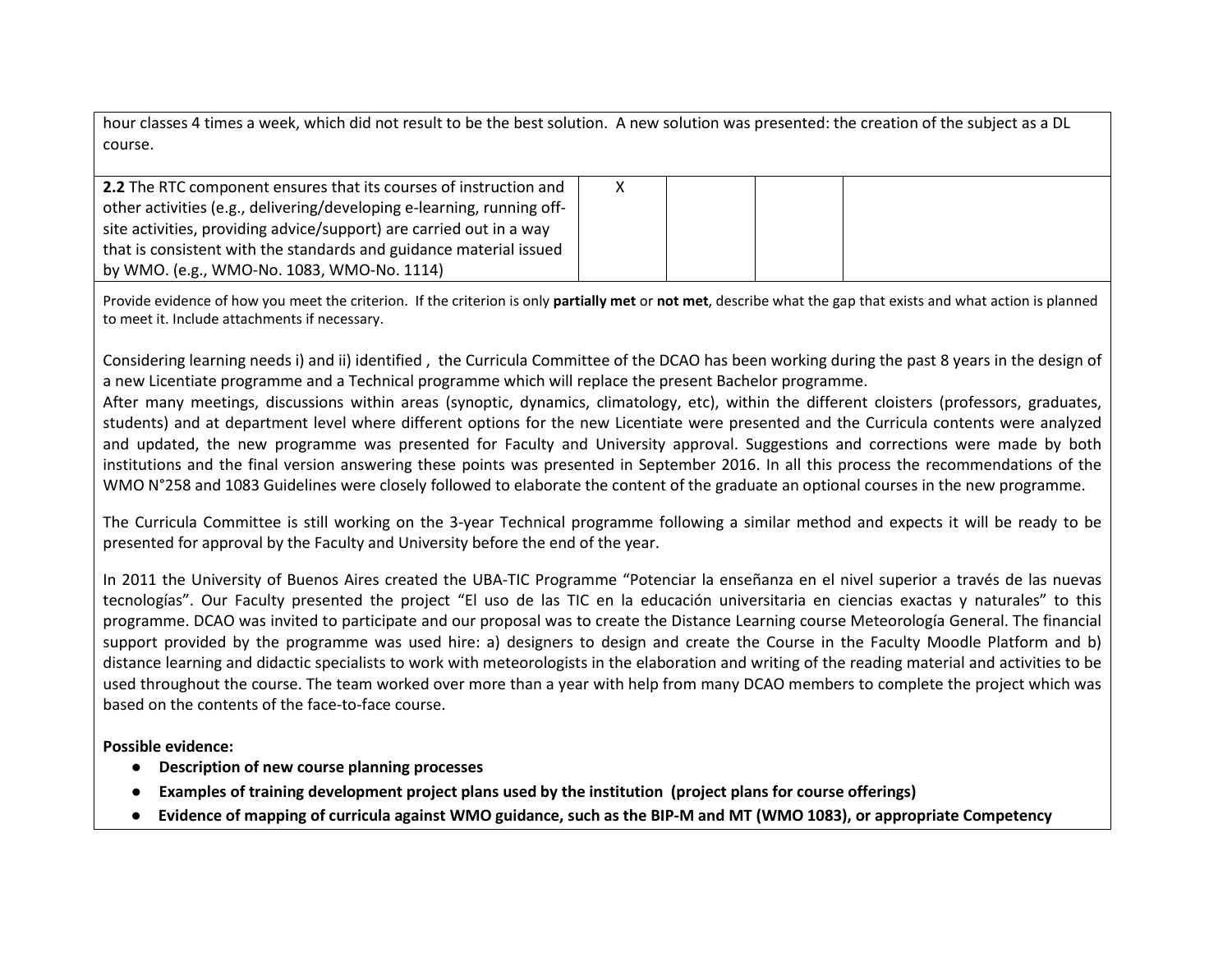#### **Frameworks from WMO-49**

# ● **Outcomes of internal and/or external reviews of course content**

| <b>2.3</b> The RTC component provides courses and other resources and |  |  |
|-----------------------------------------------------------------------|--|--|
| activities that address the expressed education and training needs    |  |  |
| of the Region.                                                        |  |  |

Provide evidence of how you meet the criterion. If the criterion is only **partially met** or **not met**, describe what the gap that exists and what action is planned to meet it. Include attachments if necessary.

#### **Possible evidence:**

- **List of courses and/or other activities with links to regional and other needs assessments**
- **Lists of courses offered in the form of annual reports (if not already provided)**

Training needs are identified through specific requirements that we receive from our National Weather Service, through our graduate students and through our staff, who is involved in a wide variety of professional and research activities at national and international levels. The participation of our staff in many Panels (VAMOS, WCRP, LPB, and IPCC among others) provides a critical feedback to keep our programmes updated.

There are many Continuous Education and Training (CET) activities at our department, the most popular ones, even for foreign participants, being the PhD Programmes (with 7 foreign students at the moment), the Master in Environmental Sciences (this year, this Ms has 6 foreign students among 12) and Master in Agrometeorology (2 at the moment and 9 candidates for 2017). It should also be mentioned that there are at least 4 postgraduate courses given at each semester that can be attended by any graduate student (being an official PhD student is not mandatory). In addition, our graduate courses are open to students from our Faculty and also to students from other institutions. The list of optional/postgraduate courses (with their contents) is also available in our web page, as an example we list here a few of them: Hydrology, Mesometeorology, Statistical Methods in Atmospheric Sciences (II), Agro-meteorology (I and II), Advanced topics in Synoptic Meteorology, Advanced topics in Dynamics, Advanced topics in Statistical Methods, Numerical Modeling of the Atmosphere, Principles of Remote Sensing and their application to Meteorology, Waves in the Ocean, among others

This year the DL course, Meteorologia General is also offered as a postgraduate course for non meteorology students from different Universities. 9 students have inscribed in July 2016.

In the last self Assessment, 2009, DCAO proposed a Course on Aeronautical Meteorology to meet national, regional and international requirements in this special area. The course is motivated by a)Joint Interest of DCAO and National Weather Service as components of the Regional III – WMO and b) Attend OACI and WMO requirements. The proposal presented to stages: i) *First Stage* involved a *face to face*  courses and ii) *Second Stage* considered *"distance learning"* modality*.* The first stage was fulfilled; the course was created and dictated at DCAO in 2013 with 10 students, repeated in 2015 and is programmed for next year.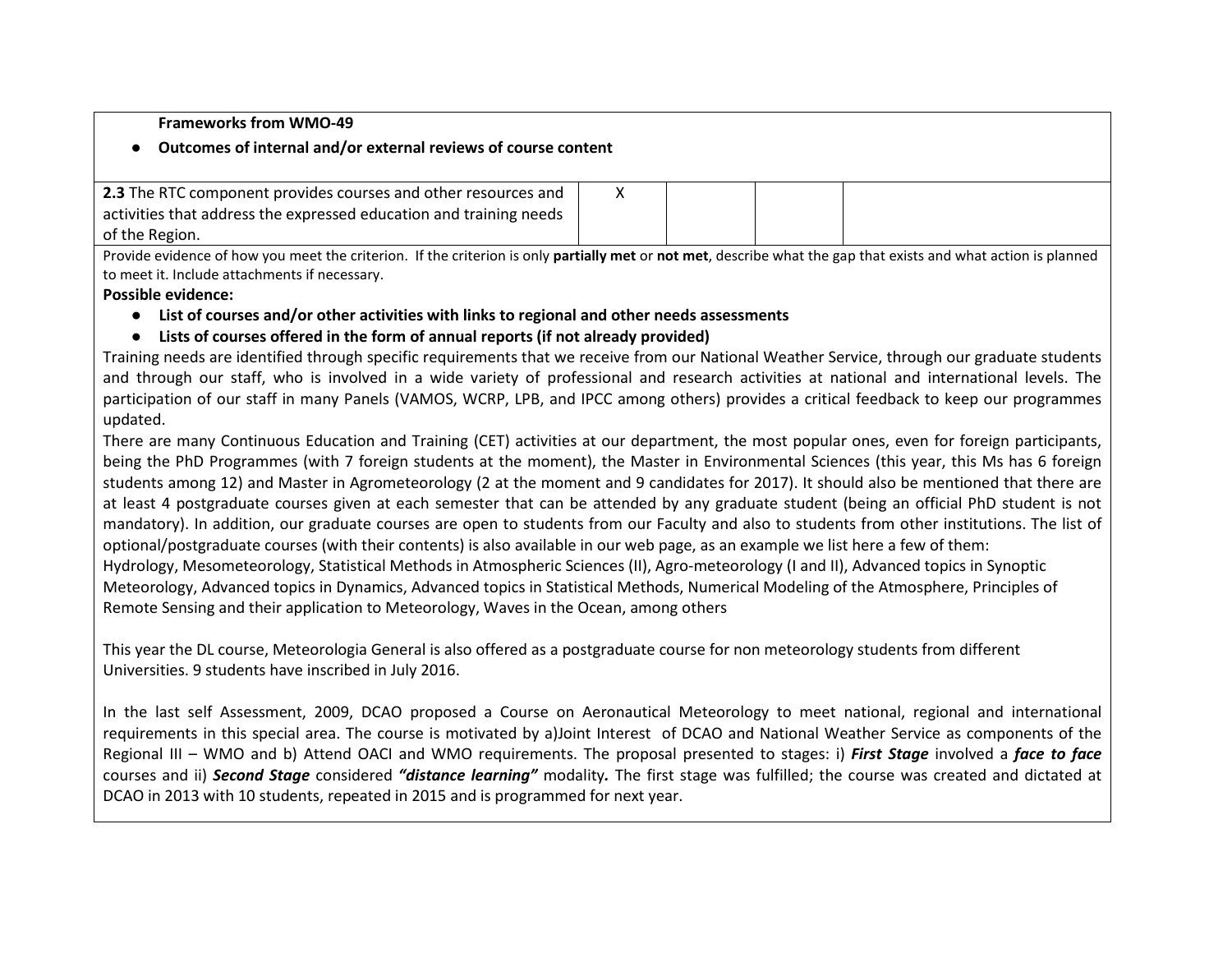Particularly focusing in recent international training and workshop activities hosted or co-hosted by our Department and Faculty, we would liketo highlight:

- "Statistics of Extremes in Climate Change" Buenos Aires, 2nd October 2009
- "Radares Meteorológicos". Buenos Aires, November 23rd December 4th 2009
- "Short course on convectively coupled equatorial waves". Buenos Aires, February 24th- March 12th 2010
- $\checkmark$  "The 2010 south-western hemisphere workshop series on climate change: CO<sub>2</sub>, the biosphere and climate". Buenos Aires, March 23rd -<br>Argil 45th 2010 April 15th 2010
- "Agrometeorología y desarrollo sustentable", Buenos Aires, 1-15 September 2010
- "Elementos de un modelo climático acoplado" Buenos Aires, 1st term 2011
- "Ocean circulation: theory and models" Buenos Aires, 5-16 December 2011
- √ "¿Quien controla el cambio climático en el hemisferio sur: calentamiento global o la reducción de ozono?" Buenos Aires, 1st term 2012<br>∠ "Trainica Warkshap en Navyestina Techniques" Buenos Aires, 5,46 August 2012
- "Training Workshop on Nowcasting Techniques" Buenos Aires, 5- 16 August 2013
- <del>√</del> "Radares de doble polarización: principios y aplicaciones" Buenos Aires, March 30th April 28th 2015
- $\checkmark$ "Pronostico en Meteorologia Espacial", Buenos Aires, 9-13 June 2015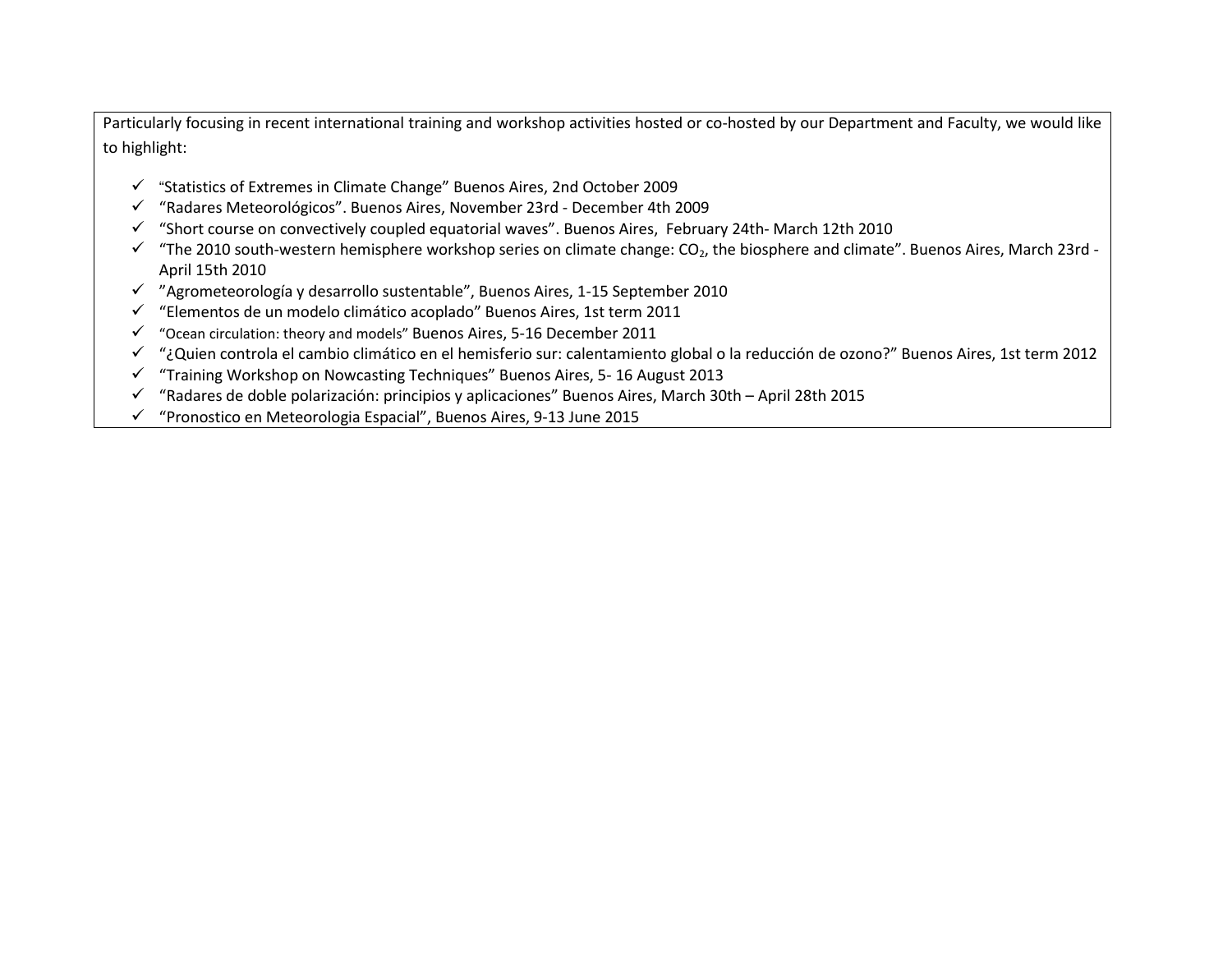| 3. Delivering the learning service                                                                                                                              |       |              |          |                 |  |  |
|-----------------------------------------------------------------------------------------------------------------------------------------------------------------|-------|--------------|----------|-----------------|--|--|
|                                                                                                                                                                 | Meets | Partially    | Does Not | <b>Comments</b> |  |  |
|                                                                                                                                                                 |       | <b>Meets</b> | Meet     |                 |  |  |
| 3.1 The RTC component demonstrates that, during the previous                                                                                                    | X     |              |          |                 |  |  |
| four years, it has made a contribution to meeting the education                                                                                                 |       |              |          |                 |  |  |
| and training needs identified by the Region [Regional Association].                                                                                             |       |              |          |                 |  |  |
| Provide evidence of how you meet the criterion. If the criterion is only partially met or not met, describe what the gap that exists and what action is planned |       |              |          |                 |  |  |
| to meet it. Include attachments if necessary.                                                                                                                   |       |              |          |                 |  |  |
| <b>Possible evidence:</b>                                                                                                                                       |       |              |          |                 |  |  |
| Statistics on courses and regional or other international students served (from Annual Reports) and links to Regional Needs                                     |       |              |          |                 |  |  |
| "¿Quien controla el cambio climático en el hemisferio sur: calentamiento global o la reducción de ozono?" 2012. (3 Foreign students, Spain,                     |       |              |          |                 |  |  |
| Mexico, Brazil)                                                                                                                                                 |       |              |          |                 |  |  |
| "Training Workshop on Nowcasting Techniques" Buenos Aires, 5-16 August 2013. 11 foreign students (Uruguay, Brasil, Perú, Chile, Venezuela)                      |       |              |          |                 |  |  |
| "Radares de doble polarización: principios y aplicaciones" Buenos Aires, March 30th - April 28th 2015 (1 foreign student, Germany)                              |       |              |          |                 |  |  |
| "Pronostico en Meteorologia Espacial", Buenos Aires, 9-13 June 2015. 4 Foreign students (Ecuador)                                                               |       |              |          |                 |  |  |
| "Meteorología General" DL, August-November 2015. 4 Foreign students (Ecuador)                                                                                   |       |              |          |                 |  |  |
|                                                                                                                                                                 |       |              |          |                 |  |  |
| 3.2a The RTC component delivers training with competent                                                                                                         | X     |              |          |                 |  |  |
| instructors in terms of their scientific/technical ability and training                                                                                         |       |              |          |                 |  |  |
| expertise.                                                                                                                                                      |       |              |          |                 |  |  |
| 3.2b The RTC component delivers training in an environment                                                                                                      | X     |              |          |                 |  |  |
| which is conducive to learning with adequate learning resources,                                                                                                |       |              |          |                 |  |  |
| buildings, ICT systems and training facilities.                                                                                                                 |       |              |          |                 |  |  |
| Provide evidence of how you meet the criterion. If the criterion is only partially met or not met, describe what the gap that exists and what action is planned |       |              |          |                 |  |  |
| to meet it. Include attachments if necessary.                                                                                                                   |       |              |          |                 |  |  |
| <b>Possible evidence:</b>                                                                                                                                       |       |              |          |                 |  |  |
| Information on the (a) academic qualifications, (b) teaching qualifications, and (c) operational experience of training staff and how<br>$\bullet$              |       |              |          |                 |  |  |
| they keep current                                                                                                                                               |       |              |          |                 |  |  |
| <b>Curriculum Vitae of key faculty members</b>                                                                                                                  |       |              |          |                 |  |  |
| Description of physical and IT infrastructure of the centre and plans for development                                                                           |       |              |          |                 |  |  |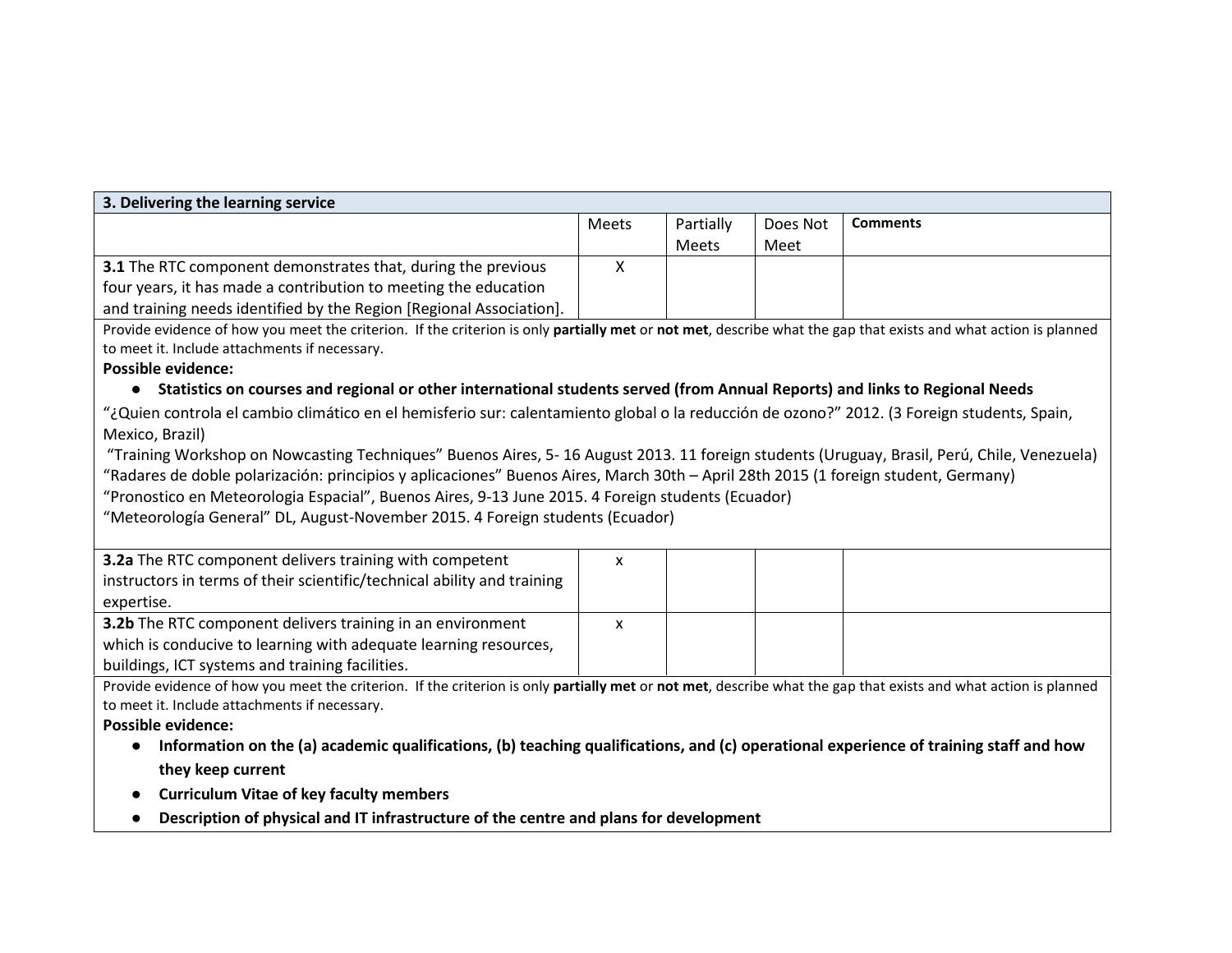The skill of DCAO staff is very high. All professors are PhDs, many have post-docs outside Argentina and most teaching assistants also have PhD education level (CV can be found here: http://www-atmo.at.fcen.uba.ar/personal2.php). The DCAO has 20 full-time and 48 part-time staff (meaning 40 hours a week dedication) involved in training activities at the different levels. Although part-time training staff is high most members have a full time dedication at the Faculty as research members of CONICET or through Phd or post-doc fellowships. The remaining part-time staff are full-time personnel at the NWS

 The full time staff is supported by the University. Having a rented position in our University is very competitive, and, depending on category, personnel performance is evaluated each 3 or 7 years in a public and open contest. It should be stressed that all the Professors are judged once each 7 years through the participation of a board of experts coming from outside the University (most of them, in fact, come from other countries). After this evaluation, the contract can be renewed or not.

We have very few administrative and technical staff (4 administrative and 3 technical) being this a strong limitation for some of our activities.

- Main research areas at our Department can be summarized in the following items:
- 1. Weather Analysis and forecasting
- 2. Study and modeling of the oceans and seas
- 3. Climate variability of the oceans and the atmosphere
- 4. Environmental Meteorology and Oceanography
- 5. Interactions among the components of the climatic system
- 6. Remote sensing applied to the oceans and the atmosphere

Linkages with other national and international organizations are strong and can be identified through the analysis of our "Memoria" as well as through the vitae of our staff. It is important to highlight the membership to different WMO-Panels (VAMOS, WCRP SSG, IPCC, WGSIP), and the participation of our scientists in several Research Projects funded by NOAA-European Community- IAI, among others. Also, Carolina Vera, Principal Professor of our Department, is currently Co-Chair of IPCC Working Group I.

The DCAO is physically located inside the university campus which is comprised of 3 main pavilions and many other buildings, mostly corresponding to different research centers. Of particular interest for Atmospheric and Oceanic Sciences is the vicinity with the Centro de Investigaciones del Mar y la Atmósfera, (CIMA http://www.cima.fcen.uba.ar/ ), devoted to research in both disciplines, with a strong emphasis in modelling issues.

The Faculty has the Dr. Luis Federico Leloir library (http://www.bl.fcen.uba.ar/ ), which includes access to on-line journals, e-books, and all kind of material to support teaching and research activities. Most of the classrooms include projectors. There are 4 computer labs, equipped with Windows and/or Linux machines (each one has at least 20 PCs) which are exclusively for training activities. The campus also has several restaurants, cafes, a doctor's office and a sports centre. We also have a meteorological surface station and two automatic meteorological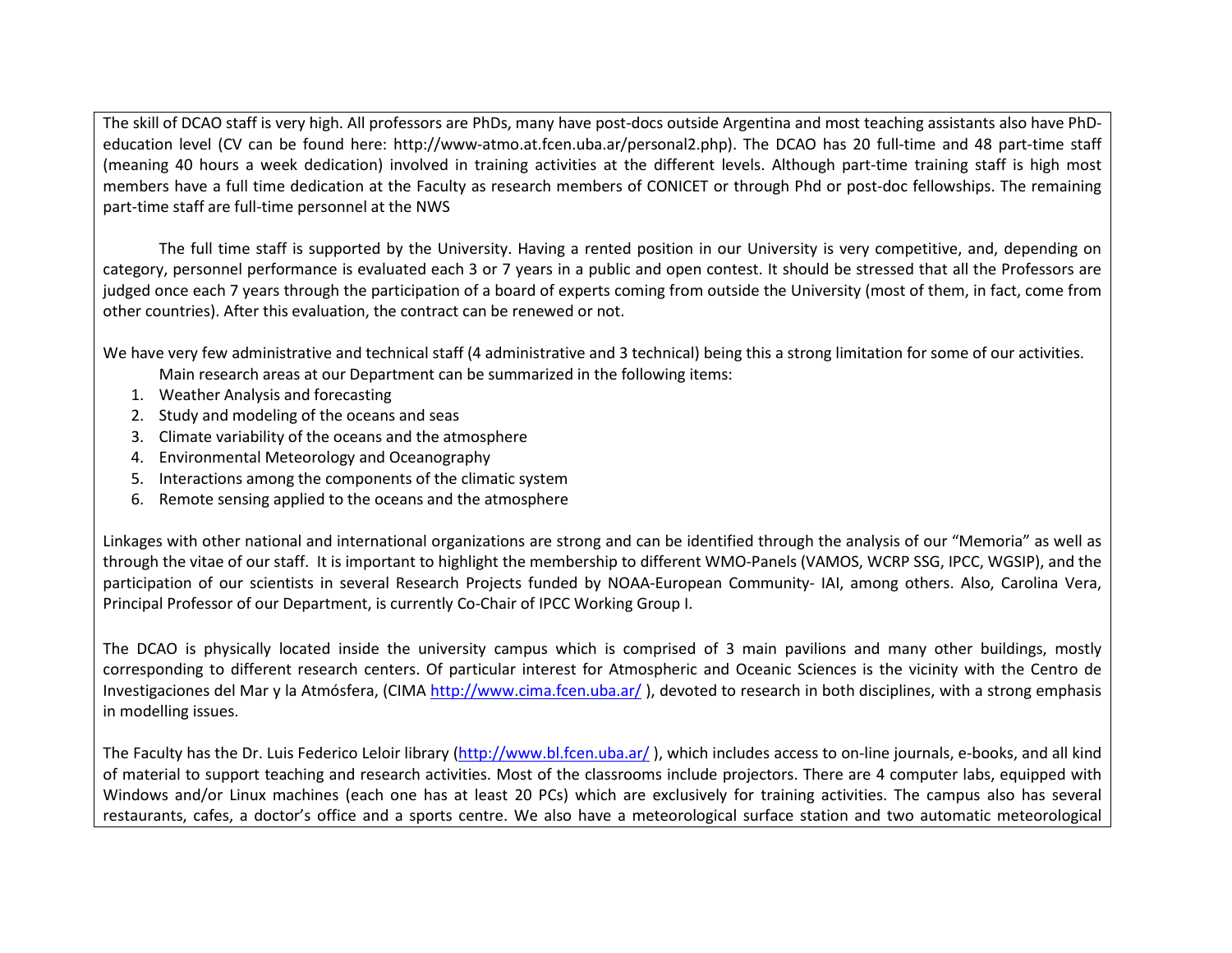#### stations.

Our Department is in the 2<sup>nd</sup> floor of the Pavilion II, where we have 4 classrooms, a computing lab (8 PC's, OS: Windows/Linux), a laboratory, a library, meeting rooms, computer servers room and several rooms for our staff members. We also host the IAI-FCEN office (http://www.iai.int/index.php?option=com\_content&view=article&id=35&Itemid=84), and the Centro Argentino de Meteorólogos office (Argentine Meteorological Society). Through the University of Buenos Aires, we have access to high velocity internet connection (there is an optic fibre connection between our Faculty and the internet provider)

In the near future our Department will be moving to new facilities within Ciudad Universitaria. The Ministry of Science and Technology is financing the construction of a new building (called "Cero + Infinito") on the land behind Pavilion I which have started in October 2016.

| 4. Assessing learning and evaluating the learning service           |              |              |          |                 |  |
|---------------------------------------------------------------------|--------------|--------------|----------|-----------------|--|
|                                                                     | <b>Meets</b> | Partially    | Does Not | <b>Comments</b> |  |
|                                                                     |              | <b>Meets</b> | Meet     |                 |  |
| 4.1 The RTC component assesses the knowledge and competency         | x            |              |          |                 |  |
| of students, documents this information in a fashion suitable for a |              |              |          |                 |  |
| recognized quality management system, and provides students         |              |              |          |                 |  |
| with a record of the education and training that has been           |              |              |          |                 |  |
| successfully completed.                                             |              |              |          |                 |  |

Provide evidence of how you meet the criterion. If the criterion is only **partially met** or **not met**, describe what the gap that exists and what action is planned to meet it. Include attachments if necessary.

# **Possible evidence:**

- **Examples of student learning assessments used (tests, practical and oral exams, rubrics, etc.)**
- ●**Summaries of course test results for some training events**
- ●**Examples of certificates issued, stating qualifications achieved or competencies addressed**
- ●**Examples of transcripts provided to students**
- **Description of assessment policies and procedures**

As a University component all our courses are assessed. The most common form of assessment used is two practical written exams, one midterm and one at the end of the course and a final oral exam, once they have passed both written exams, which integrates all the course contents. Some courses also include lab practices where written reports discussing the experiments are presented and are considered part of the assessment. Other options include reading scientific papers and giving oral presentations discussing the readings. Some courses are dictated at NWS with trainers both from DCAO and NWS, mainly as training labs for the future forecasting work graduates

will have to carry out if working at the NWS. The final assessment used consists of presenting a situation to the student which they have to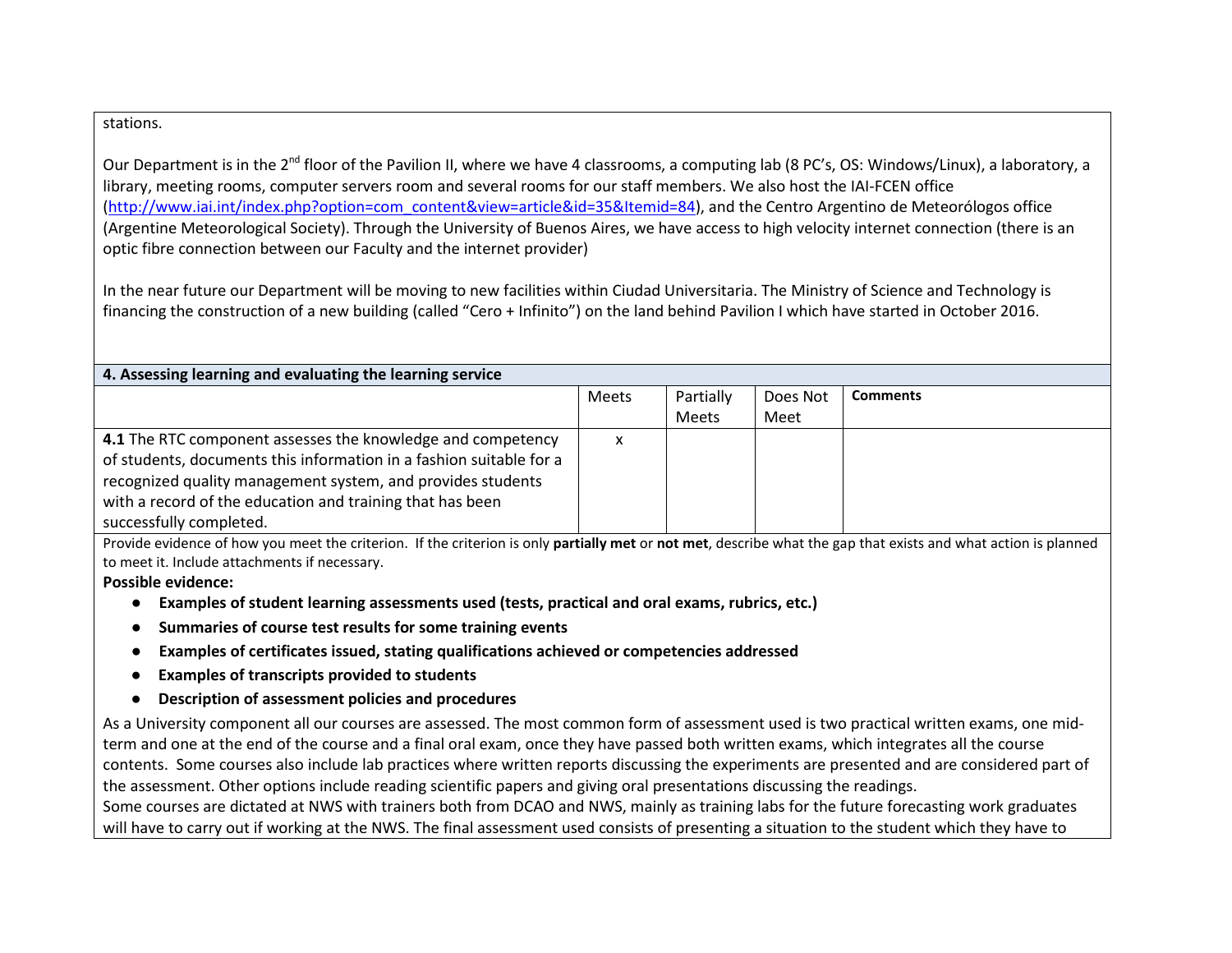| analyze and inform following the procedures used at the NWS.                                                                                                    |  |  |  |  |
|-----------------------------------------------------------------------------------------------------------------------------------------------------------------|--|--|--|--|
|                                                                                                                                                                 |  |  |  |  |
| 4.2 The RTC component has processes for measuring the                                                                                                           |  |  |  |  |
| effectiveness and quality of the learning service, including                                                                                                    |  |  |  |  |
| obtaining feedback from stakeholders.                                                                                                                           |  |  |  |  |
| Provide evidence of how you meet the criterion. If the criterion is only partially met or not met, describe what the gap that exists and what action is planned |  |  |  |  |
| to meet it. Include attachments if necessary.                                                                                                                   |  |  |  |  |

# **Possible evidence:**

- **Examples of data collection methods for training evaluation (course evaluations, long-term training impacts evaluations)**
- $\bullet$ **Process for using training evaluations to revise courses and resources**
- ●**Examples of recent course reviews and updates made**
- $\bullet$  **Descriptions of training effectiveness review processes (could include internal course reviews, stakeholder feedback, external reviewers, etc.)**

As a University component courses do not have interaction with stakeholders. However every student must complete a course assessment at the end of each course. The assessment was developed by the Faculty and has been used for almost 15 years, and assesses both teachers and the course. All results are public and published at http://encuestas\_finales.exactas.uba.ar/. At the moment of evaluating candidates applying for renewal of their teaching posts these results are considered by the jury.

 The analysis of these assessments, in particular the comments made by students, was used by the Curricula Committee in the design of the new Licentiate Programme discussed previously.

| 5. Administering and managing the learning service             |              |           |          |                 |  |
|----------------------------------------------------------------|--------------|-----------|----------|-----------------|--|
|                                                                | <b>Meets</b> | Partially | Does Not | <b>Comments</b> |  |
|                                                                |              | Meets     | Meet     |                 |  |
| 5.1 The RTC component has adequate arrangements for            | $\checkmark$ |           |          |                 |  |
| administration, governance, planning, staffing, continuous     |              |           |          |                 |  |
| professional development (of RTC staff members), reporting and |              |           |          |                 |  |
| self-assessment.                                               |              |           |          |                 |  |

Provide evidence of how you meet the criterion. If the criterion is only **partially met** or **not met**, describe what the gap that exists and what action is planned to meet it. Include attachments if necessary.

# **Possible evidence:**

● **Your annual training plan**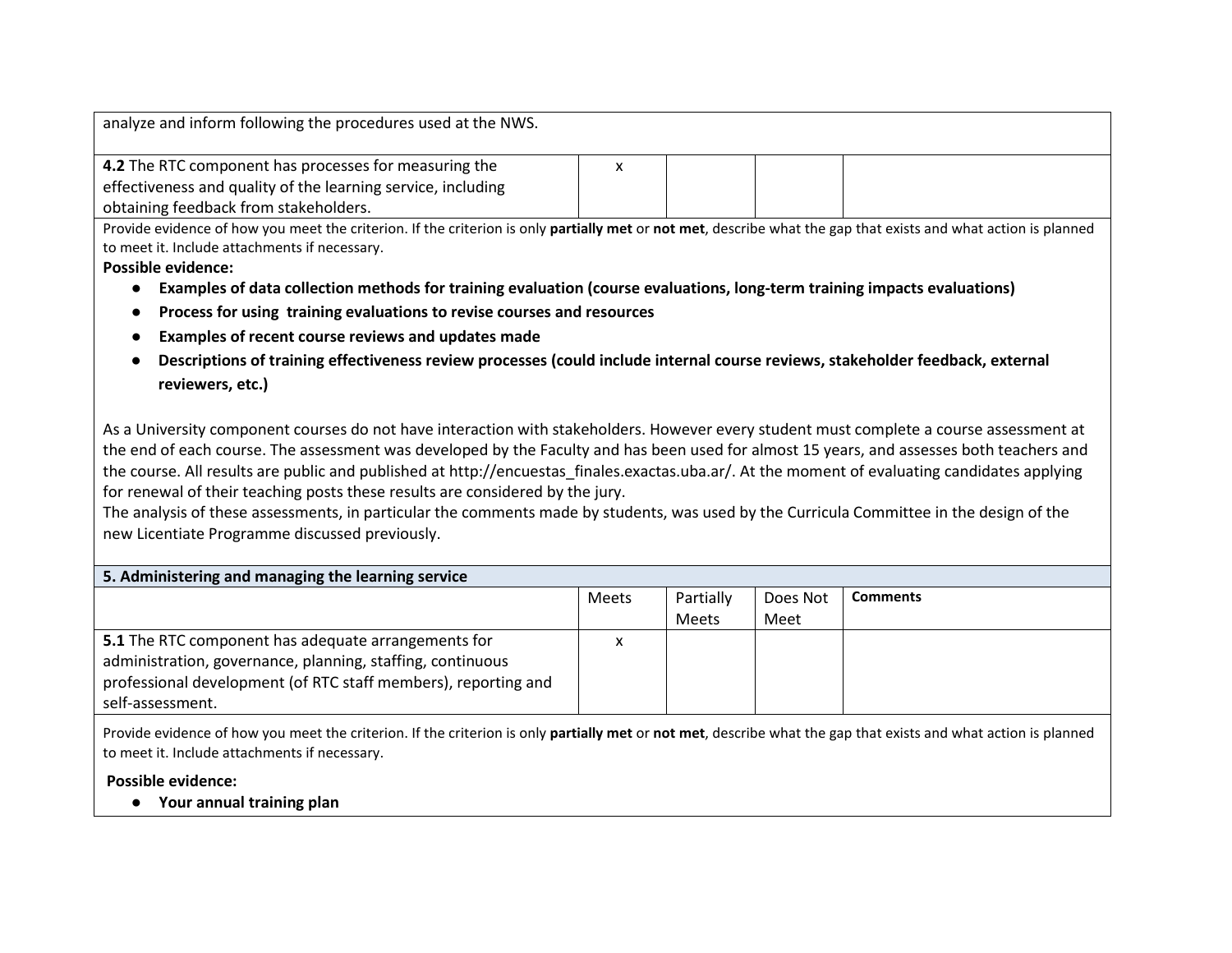- ●**Your strategic training plan for the institution (if available)**
- ●**Training policies**
- ●**Plans for upgrades to the centre**
- ●**Professional development policies for staff**
- ●**Examples of staff training records**
- ●**Summaries of any audits or external reviews**

Graduate Faculty programmes (which include DCAO) do not undergo an external evaluation. However, post graduate programmes PhD in Atmospheric Sciences and Master in Atmospheric Sciences presented in 2011 self-evaluations to CONEAU (Comisión Nacional de Evaluación y Acreditación Universitaria, *National Committee of University Assessment and Accreditation*). Both programmes were highly evaluated receiving each one the maximum category, A. Resolution for PhD programme can be found: http://www-atmo.at.fcen.uba.ar/docs/res455\_2012.pdf and for the Master program at http://www.coneau.gov.ar/archivos/resoluciones/Res099-12C30191.pdf

During the first half of 2016 DCAO actively participated with SMN in organizing and delivering the Spanish on line WMO Train for trainers. Some staff members and students applied both to the full and partial course and one TDP was developed in the oceanography area. DCAO will continue collaborating and participating in the final workshop which will take place in Buenos Aires during November 2016. DCAO members also participated of the 2 week OMM "Seminario Regional de Formación para los Instructores de la AR III y la AR IV", which took place in Lima, Perú, August 2012.

| 5.2 If the RTC component has no national accreditation as a           |  |  |  |
|-----------------------------------------------------------------------|--|--|--|
| provider of vocational training, the RTC component can                |  |  |  |
| demonstrate that it carries out its training activities in accordance |  |  |  |
| with the requirements of ISO 29990:2010. (ETR Note: Meeting the       |  |  |  |
| requirements included in this self-assessment, and meeting WMO        |  |  |  |
| Competencies for Education and Training Providers-WMO-No.             |  |  |  |
| 49, are in accordance with ISO 29990:2010)                            |  |  |  |

Provide evidence of how you meet the criterion. If the criterion is only **partially met** or **not met**, describe what the gap that exists and what action is planned to meet it. Include attachments if necessary.

# **Possible evidence:**

- **Certificates of accreditation and accreditation reports.**
- ●**Evidence comparing institutional practices to ISO 29990:2010**
- $\bullet$ **Training development processes and procedures (if not already provided)**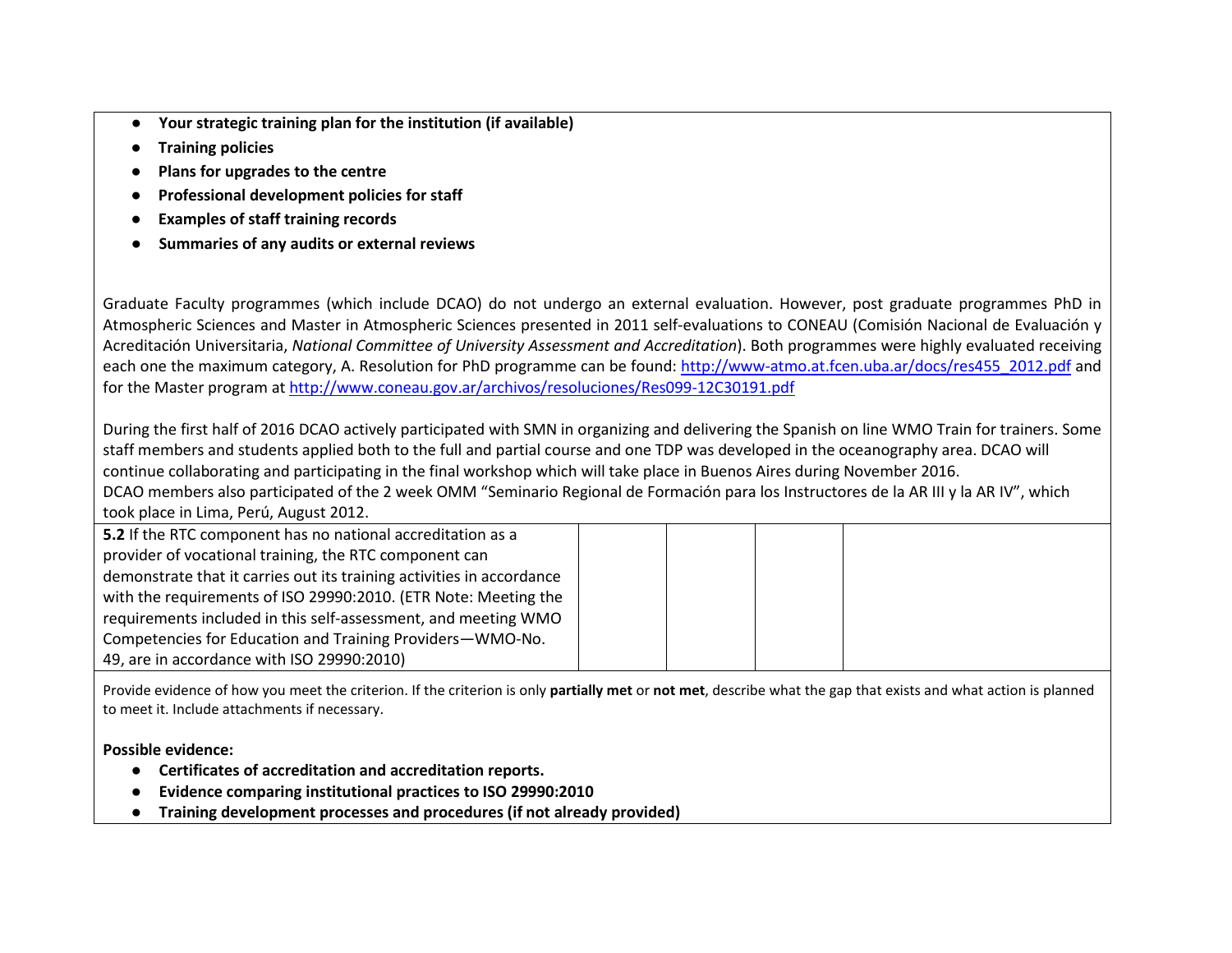| 5.3 The RTC component produces an annual report on activities in                                                                                                                                                                                                                                                                                                                                                                                                                                                                                                                                                                                                                                                                                      | $\mathsf{x}$ |                               |                             |                 |  |
|-------------------------------------------------------------------------------------------------------------------------------------------------------------------------------------------------------------------------------------------------------------------------------------------------------------------------------------------------------------------------------------------------------------------------------------------------------------------------------------------------------------------------------------------------------------------------------------------------------------------------------------------------------------------------------------------------------------------------------------------------------|--------------|-------------------------------|-----------------------------|-----------------|--|
| the previous twelve months, and its plan for the next 12 months                                                                                                                                                                                                                                                                                                                                                                                                                                                                                                                                                                                                                                                                                       |              |                               |                             |                 |  |
| with an outlook for future years.                                                                                                                                                                                                                                                                                                                                                                                                                                                                                                                                                                                                                                                                                                                     |              |                               |                             |                 |  |
| Provide evidence of how you meet the criterion. If the criterion is only partially met or not met, describe what the gap that exists and what action is planned                                                                                                                                                                                                                                                                                                                                                                                                                                                                                                                                                                                       |              |                               |                             |                 |  |
| to meet it. Include attachments if necessary.                                                                                                                                                                                                                                                                                                                                                                                                                                                                                                                                                                                                                                                                                                         |              |                               |                             |                 |  |
| <b>Possible evidence:</b>                                                                                                                                                                                                                                                                                                                                                                                                                                                                                                                                                                                                                                                                                                                             |              |                               |                             |                 |  |
| Annual reports on regional education and training activities                                                                                                                                                                                                                                                                                                                                                                                                                                                                                                                                                                                                                                                                                          |              |                               |                             |                 |  |
| Recent outlook for future years                                                                                                                                                                                                                                                                                                                                                                                                                                                                                                                                                                                                                                                                                                                       |              |                               |                             |                 |  |
| The DCAO produces annual reports on the activities of the previous twelve months, "Memorias" which are public and published on our website<br>http://www-atmo.at.fcen.uba.ar/memorias.php since 2005. These reports contain information on all personnel and activities taking place at<br>DCAO. However these reports do not present outlooks for future years.<br>However, we have provided information to WMO on future courses when requested.<br>Every two years the Director of DCAO is elected by the members of the staff (professors, graduates and students). Prior to the election the<br>candidate presents a two year plan with the objectives and activities planned for the following two years which he/she plans to put into action. |              |                               |                             |                 |  |
|                                                                                                                                                                                                                                                                                                                                                                                                                                                                                                                                                                                                                                                                                                                                                       | <b>Meets</b> | Partially<br>$M \sim 10^{-4}$ | Does Not<br>$M \cap \cap +$ | <b>Comments</b> |  |

|                                                                     |   | Meets | Meet |                                 |
|---------------------------------------------------------------------|---|-------|------|---------------------------------|
| 5.4a The RTC component is open to students from all countries in    | X |       |      | RTC is open and courses have no |
| the Region and, subject to availability of resources, to interested |   |       |      | fees, but there is no financial |
| countries in other Regions.                                         |   |       |      | resources to support students   |
| 5.4b The RTC component has appropriate services in place to         | х |       |      |                                 |
| support international/regional students.                            |   |       |      |                                 |

Provide evidence of how you meet the criterion. If the criterion is only **partially met** or **not met**, describe what the gap that exists and what action is planned to meet it. Include attachments if necessary.

# **Possible evidence:**

- **Annual reports**
- $\bullet$  **Description of services to support international/regional students (tuition support, library, accommodation, sports/recreation, visa, cultural induction, language support)**
- **Statement on any limitations to regional support**

Students from foreign countries which enroll in our faculty have accesses to the library at DCAO and the Faculty library Dr. Luis Federico Leloir (http://www.bl.fcen.uba.ar/), which includes access to on-line journals, e-books, and all kind of material to support teaching and research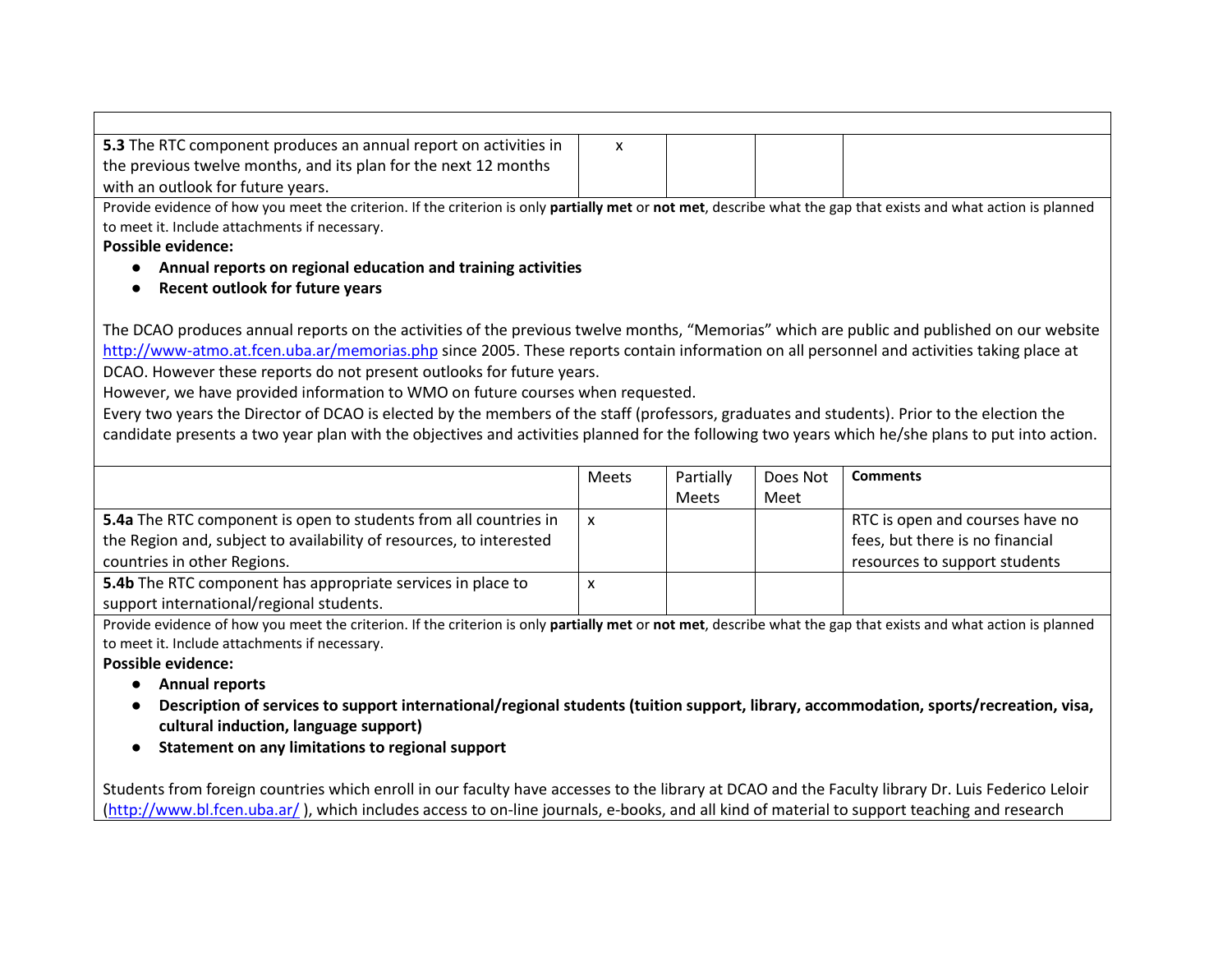activities. The Faculty campus also has several restaurants, cafes, a doctor's office and a sports centre. They also con enrol in the University sports campus. The University has a Language Lab which where people can take courses on a variety of international and native languages, including Spanish for foreigners in 9 different levels. There are no accommodation facilities in the campus or offered by the University at other locations. The Faculty has some tuition support for students with low family incomes helping them with travelling and learning material costs, but resources are limited.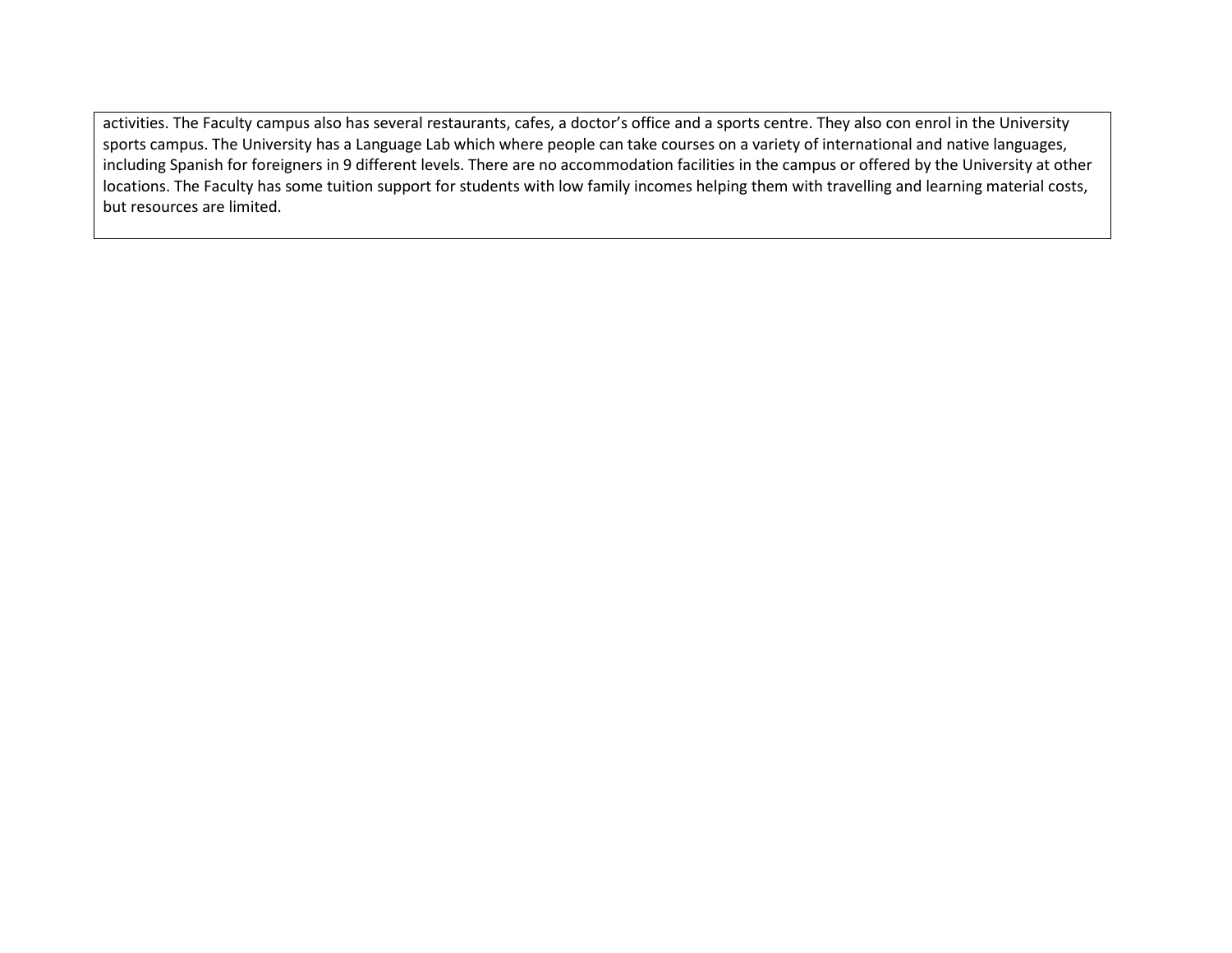#### **Additional information requests, if not already reported (use attachment):**

*1. Have you submitted annual reports during each of the last two years? If you have not, submit a 2-year report with this self-assessment.* 

*2. Does your RTC provide cost sharing for foreign students? If you do, please provide details.* 

DCAO does not provide cost sharing for foreign students.

*3. In what ways does your RTC advertise its courses and programmes?* 

Graduate courses are open to students from our Faculty and also to students from other institutions (http://wwwatmo.at.fcen.uba.ar/plan\_atmo.php). The list of optional/postgraduate courses (with their contents) is available in our web page: http://wwwatmo.at.fcen.uba.ar/materiasposgrado.php. Courses are also advertised through facebook (https://www.facebook.com/dcaouba/?fref=ts)

The different courses are announced to the Latin American countries through the focal point google group: RA-III Education and Training National Focal Points as well as to the WMO Regional Training Centers (RTCs) in Regional Association III (South America) google group.

*4. In addition to courses and seminars, what additional resources and RTC activities are used to support education and training for WMO Members? If these are already reported in annual reports, please state this.* 

*5. What plans are there for the future developments of the RTC component that are not already described in annual reports? Include curriculum developments, infrastructure developments, and staffing changes?* 

This year there are elections in DCAO and a new director will be elected to be head of the department for the following two years, starting in March 2017. The director (as has been the case with all previous directors) will continue dictating courses at DCAO, carrying out his/her research programme and will be in charge of administrating, representing and attending to all matters concerning DCAO, within the Faculty and externally.

*6. How does your RTC use or plan to implement distance learning opportunities for the region? Describe any instances or plans not mentioned elsewhere in the report. Also, briefly describe the success of any new, recent DL ventures.* 

As mentioned above DCAO has recently developed the DL course Meteorolgía General a distancia and this is the third year the course is offered. The first year was limited to candidates interested in studying the Meteorology programme. There were 8 students inscribed in the course and 3 fully completed it with great success. In 2015 the course was open to a wider audience, including high school teachers and RA-III, and there was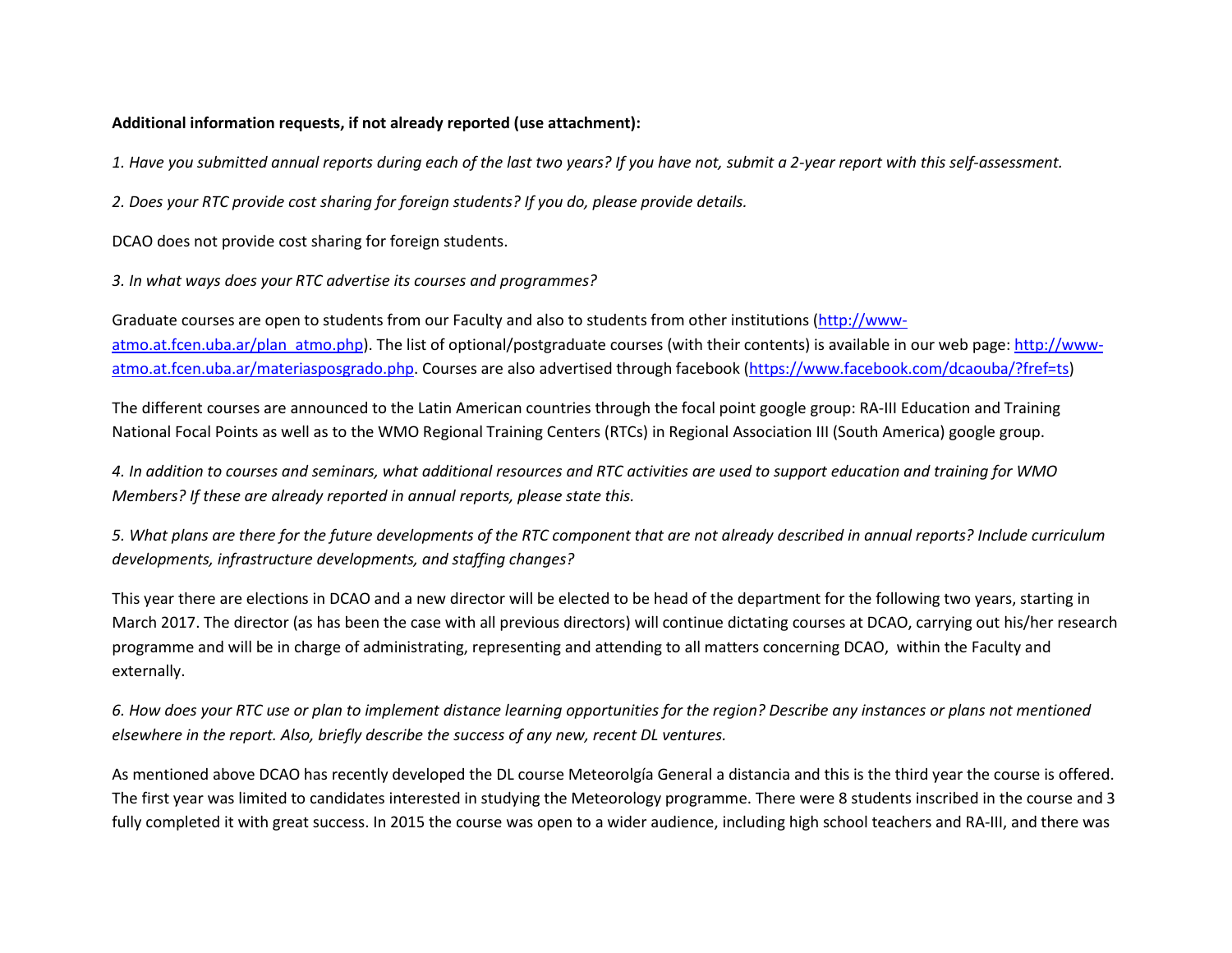a large number of interested candidates (above 100), both national and international. More than 50 students have finished the on line course. However, such a large number of students is very demanding on DCAO staff, since two instructors (as is the usual number per course) is not enough to attend and follow each student. This year the course is open only to university students or graduates with interest in meteorology and the course is being dictated as a graduate and post graduate on line course. We are working on a new version for high school teachers and which might also be open to candidates with no university studies.

*7. How are your course resources or training strategies shared in the region and/or with other WMO RTCs?* 

It is of interest for DCAO for Meteorologia General a Distancia course to be available in the WMO GLOBAL CAMPUS

*8. What collaborative activities have you engaged in with other training institutions, if not already reported? Be specific.* 

Members of DCAO staff have dictated courses in Uruguay and Republica Dominicana. In particular, DCAO professor Olga Penalba, dictated:

- $\bullet$  Three seminars in the Course: "*Generación de escenarios regionalizados de cambio climático*" which took place between 26 and 30 september 2016 in La Antigua Guatemala. It was organized by Agencia Estatal de meteorologia de España (AEMET), WMO and Oficina Española de Cambio Climático y Agencia Española de Cooperación Internacional para el Desarrollo.
- $\bullet$  Three seminars in the "*III Encuentro sobre generación de escenarios de cambio climático regionalizados*", which took place in Caracas, Venezuela, 23-25 November 2009. Invited through the WMO Meteorology Cooperation Programme.

In Buenos Aires, professor Sergio Dasso has dictated in two occasions, the second at the beginning of October 2016, an intensive course on Space Weather with the participation of SMN personnel and Latin American students.

*9. How you have addressed recommendations from the previous RTC review?* 

DCAO has continued implementing new courses (listed above) and has started working with distance education (Meteorologia General) and keeps in touch with the EC Panel on Education and Training through Prof Claudia Campetella

There is a new national Programme in Argentina, CELFI, (http://www.celfi.gob.ar/) through which it is possible to obtain financial support for students from Latin America or Argentina to attend courses or workshops in Argentina.

The interaction with WMO and DCAO has improved since the naming of a focal point at DCAO